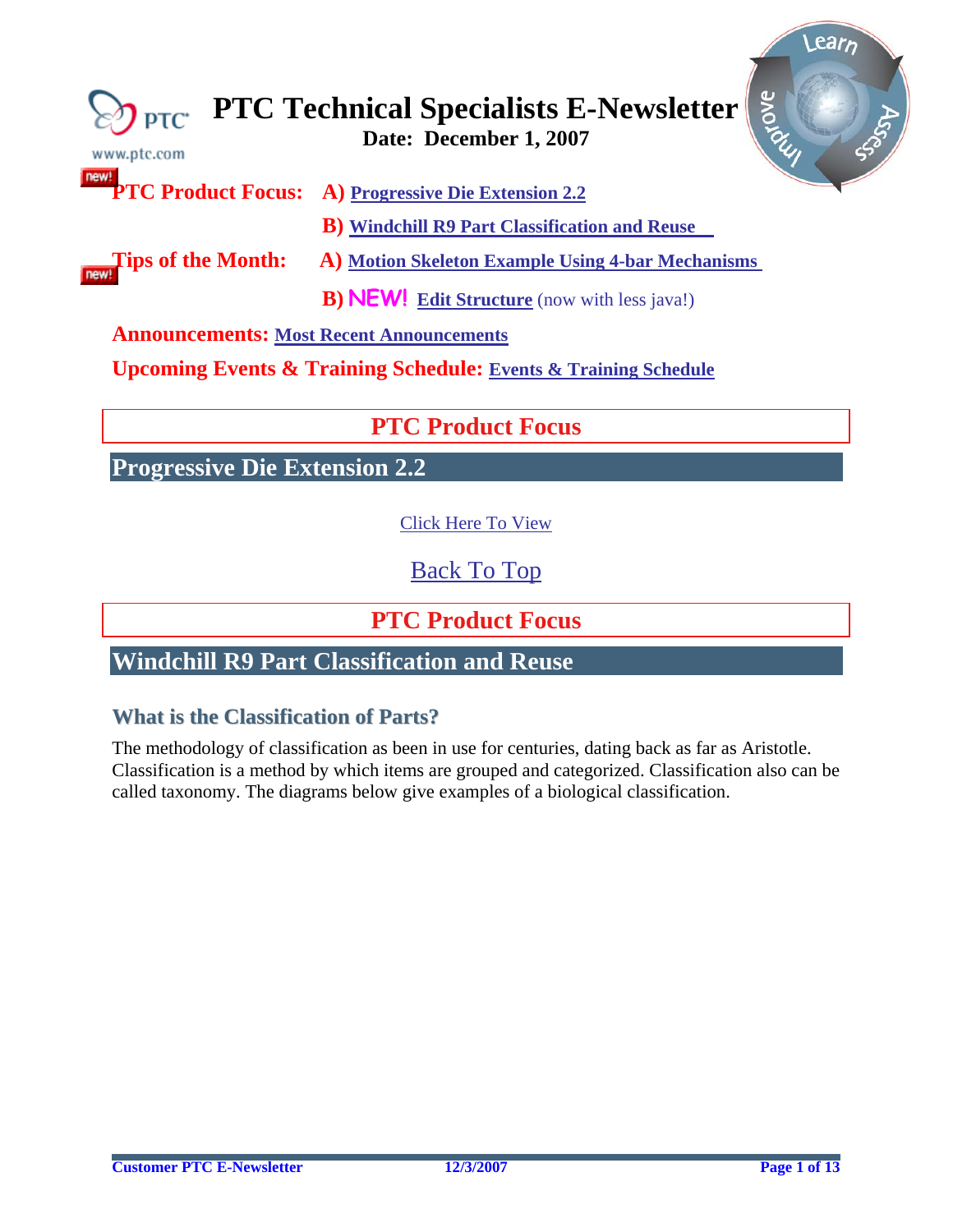

Classification and Reuse provides a method for organizing parts into a systematic arrangement of groups or categories according to established criteria to support efficient and effective searching for reuse of existing parts. Or put another way, classification is the categorization of objects according to their qualities or extrinsic information attributed to them to help in their management.



Windchill PartsLink is an optional module for Windchill PDMLink which provides classification functionality and high-speed classification based searching within the Windchill PDMLink database. Windchill PartsLink enables designers to achieve maximum part reuse through Web-based access to standards and preferred parts, and allows suppliers of standard parts to provide their customers with rich technical product data.

With Windchill PartsLink you can develop classifications and structured content for product information systems, create interactive web-based product catalogs, create component management systems and product libraries, perform parametric searches on part and design information, and deliver rich CAD information and visualizations from multiple engineering applications to the user.

A *very* simple example of a parts classification would be the breakdown fasteners: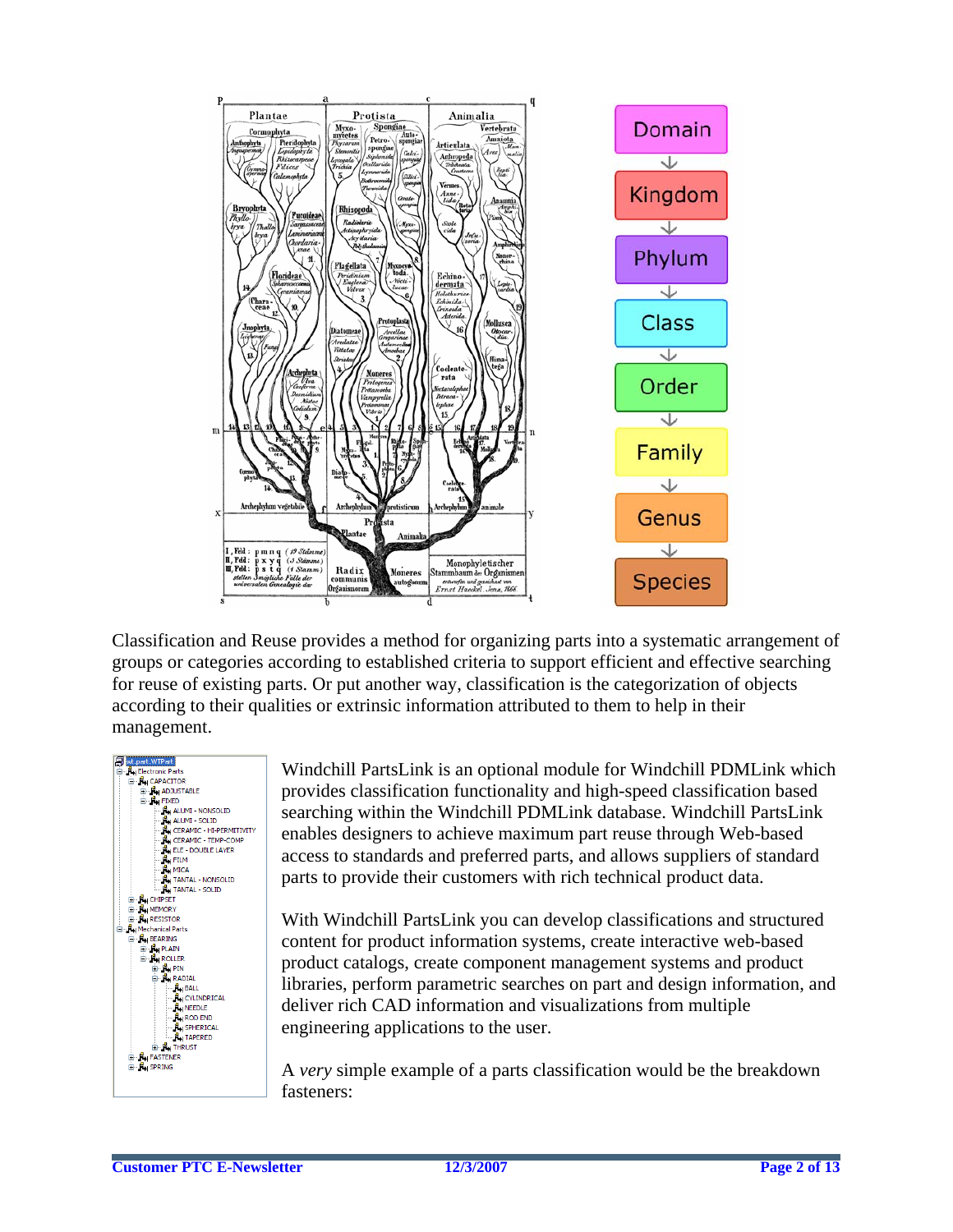Through the PartsLink search mechanism, the use can browse naturally through the classification structure in order to find the component required. Using parametric searches, users can find components by specifying values and ranges on any attribute associated with a branch (or node) on the classification structure using various measurement systems.

There are several industry standards that exist for classification including RosettaNet, IEEE, ASTM, etc. However, surprisingly enough there are many categories of parts classification that have yet to be defined. Because of this, many companies use their own standards for classifying both mechanical and electrical components.

### **Why Classify Parts?**

The Search and Reuse process accomplishes three main objectives:

- ~ Organizes and controls access to the data to be reused
- ~ Provides efficient and effective searching for the data
- ~ Enables streamlined reuse of data

A classification schema provides a method for organizing parts into a groups or categories according to established criteria to support efficient and effective searching for reuse. In a classification schema, classes and attributes are organized in a hierarchy tree. This tree implies that there is a relationship between the different parts of the tree. It is implicit that there is inheritance between items in the tree. For example, when an attribute is added to a class, it automatically assumes all the attributes associated with the class in addition to those attributes which are unique to it.

Today 70% to 80% of product cost is attributable to the supply chain - engineers spend 5-25% of their time identifying the right parts to use. By classifying part catalogs, companies reduce component costs because new parts cost money (industry averages for new part introduction range from \$5000 to \$10,000), maintaining parts cost money (annual costs range from \$3000 to \$6000) and duplicate parts cost money and cause confusion (average number of duplicate parts can range from 5% to over 30%).

By classifying component data, companies can achieve faster time to market opportunities by way of efficient and effective design re-use, by engineers selecting the right component the first time and by quick adoption of new approved components within designated company standards.

### **How to Classify Parts?**

The business processes of classifying parts may occur several ways.

- ~ When a new part is created, a designer may know how to classify the part into a specific classification or decide to identify the classification at a later time if insufficient information about the part's classification is known.
- $\odot$  After selecting the classification of the part, the classification attributes from the classification template are displayed to the designer. The designer may then enter the new values for the attributes. If the designer does not know the value of an attribute, the value may be left blank. When the part is updated or viewed from a details page, all of the attributes from the classification template is displayed, including the attributes with blank values.
- ~ After the part is created, it may be determined that the part should be classified. The part is then updated by an engineer to assign the appropriate classification and enter applicable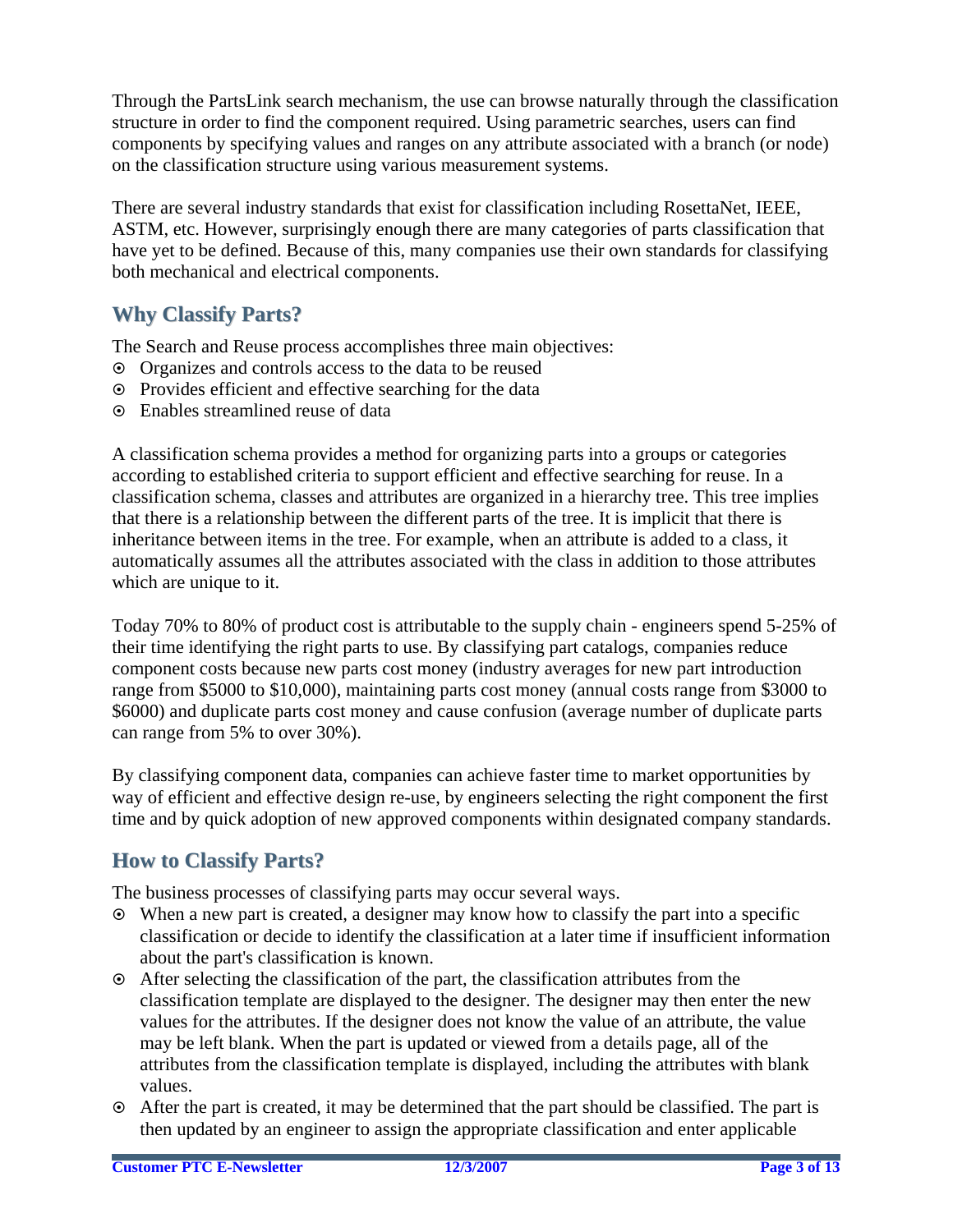attribute values. For example, some companies may choose to classify library parts. When a part is initially created, the part may be located in a product and not in a specific Windchill PDMLink library. However, with time, it may be determined that this part can be commonly used in multiple products, so it is moved to a library and needs to be classified at that time.

- ~ If the designer selected the wrong classification accidentally, the parts manager (also called the librarian) or designer may need to update the classification to the correct classification node for that part. When removing the classification, the existing classification node is removed. The attributes from the original classification template are removed. The new classification node can then be selected and the new classification attributes added.
- ~ In some cases, a company starts a new design from an existing design. From within the PDM system, if an existing part is copied to a new part, there is an option to maintain the assigned classification to the new part.

Specifically, within Windchill, parts can be classified several ways. One is using the default data



loader – useful for bulk loading from legacy systems. The next way is to use a feature that was new with R8.0 M030 – Excel Import. Below is shown where one might use the command as well as a figure taken from an example Excel file.

attributes. At this point, you will also be asked to choose whether a part is to be classified or not. structure and pick the node where this part will be classified. The last page in the wizard has you Selecting a different node in the structure could potentially bring up an entirely different set of attributes to be filled in. New for Revision 9, parts can also be classified upon creation as part of the **Part Creation** wizard in the web interface. Once the type of part is selected, you will then be asked to enter part Of course, in this example, you'll want the part classified, so you will check Choose Classification, whereby another wizard initiates which allows you to browse the classification fill out the attribute values which are appropriate for that node in the classification structure.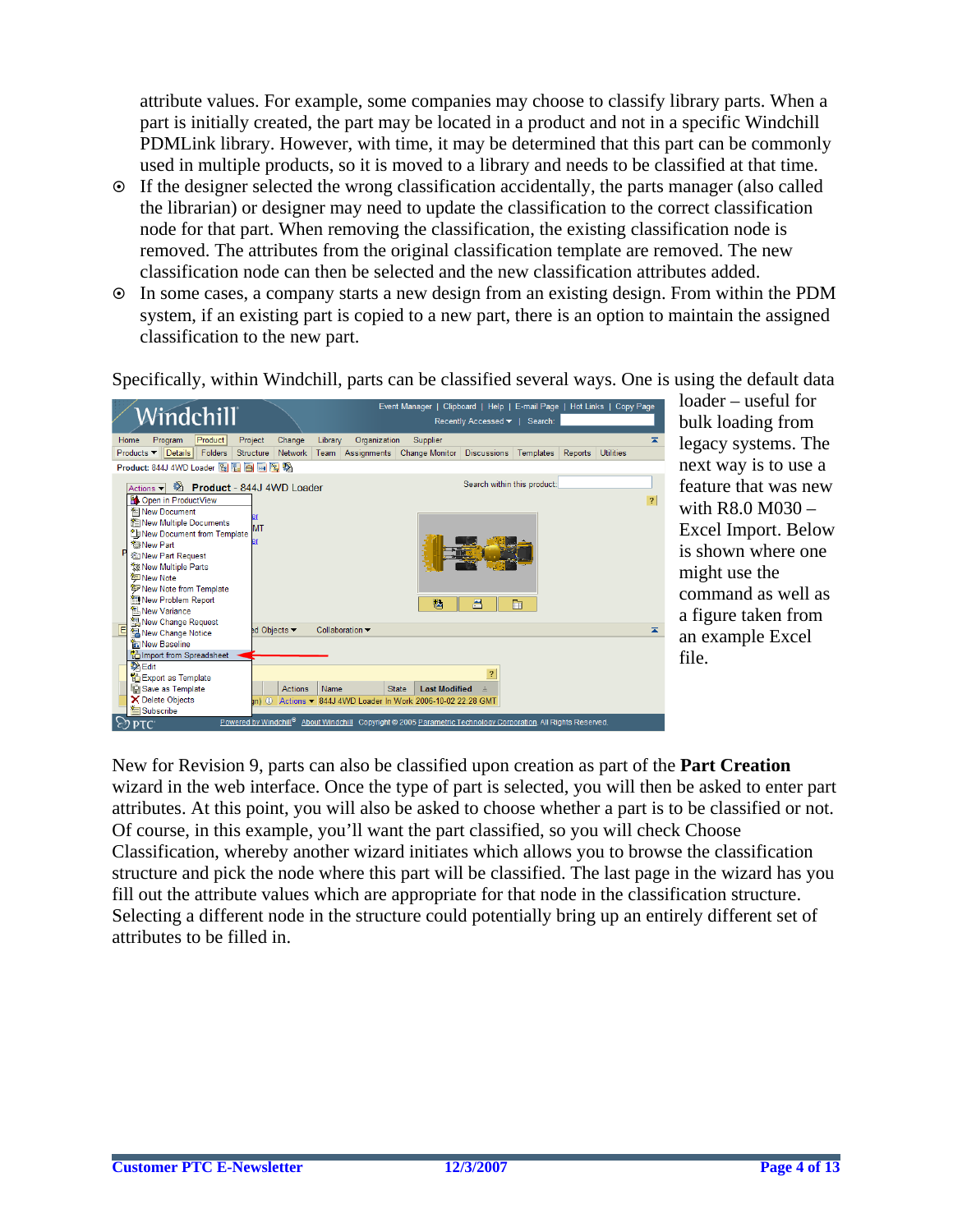

Finally, individual parts can be classified using **Product Structure Explorer**. Similarly to part creation/modification from the product page or part details page, a part is either created or checked out, set for classification and then the classification node is selected. All attributes appropriate for that classification node are assigned to that part and the user can then fill in the attribute values. An example

Structure Explorer is shown below.

### **How to access Classified Parts**

Once a part is classified, it is available for retrieval using the Classification Search mechanism. The Classification Search interface is designed to allow both part searching and browsing. As you search and browse through the product



| $\star$<br>Name         |                             | Value                              |                    |  |  |  |  |  |  |
|-------------------------|-----------------------------|------------------------------------|--------------------|--|--|--|--|--|--|
|                         | <b>Pitch</b>                | 1000                               | $cm+$              |  |  |  |  |  |  |
|                         | <b>Coil Direction</b>       | Right Hand $\vee$ +                |                    |  |  |  |  |  |  |
|                         | <b>Free Length</b>          | 1000                               | $cm+$              |  |  |  |  |  |  |
|                         | Material                    | $\vee$ +<br><b>Stainless Steel</b> |                    |  |  |  |  |  |  |
|                         | <b>Max Load</b>             | 0                                  | $g^{[\pm]}$        |  |  |  |  |  |  |
|                         | Outside Diameter            | 0                                  | $cm+$              |  |  |  |  |  |  |
|                         | <b>Shaft Diameter</b>       | 1000                               | $cm+$              |  |  |  |  |  |  |
|                         | Solid Height                | $cm+$<br>1000                      |                    |  |  |  |  |  |  |
|                         | <b>Spring Rate</b>          | 0                                  | $N/m$ <sup>+</sup> |  |  |  |  |  |  |
|                         | <b>Wire Diameter</b>        | 200                                | $cm+$              |  |  |  |  |  |  |
|                         | Load                        | 10                                 | $N_{\pm}$          |  |  |  |  |  |  |
|                         | <b>Load Length</b>          | 1000                               | $cm+$              |  |  |  |  |  |  |
|                         | <b>Application Industry</b> | Automotive $\vee$ +                |                    |  |  |  |  |  |  |
|                         | <b>General Description</b>  | 0                                  | Ŧ                  |  |  |  |  |  |  |
| $\overline{\mathsf{x}}$ | <b>Nole Diameter</b>        | 0                                  | cm <sup>1</sup>    |  |  |  |  |  |  |
| $\overline{?}$          | <b>Veight</b>               | 0                                  | $q^{[+]}$          |  |  |  |  |  |  |
|                         | btained Safety Standard     | $\vee$ +<br>UL/CSA                 |                    |  |  |  |  |  |  |
|                         |                             |                                    |                    |  |  |  |  |  |  |

categories, the number of available parts displays beside the category names. You can browse parts by text and/or images. Both browse methods depend on a hierarchical organization of part information (that is, the classification). Parts can be divided into families, and subdivided according to characteristics and attributes. You can navigate using the controls of the search interface or your Internet browser.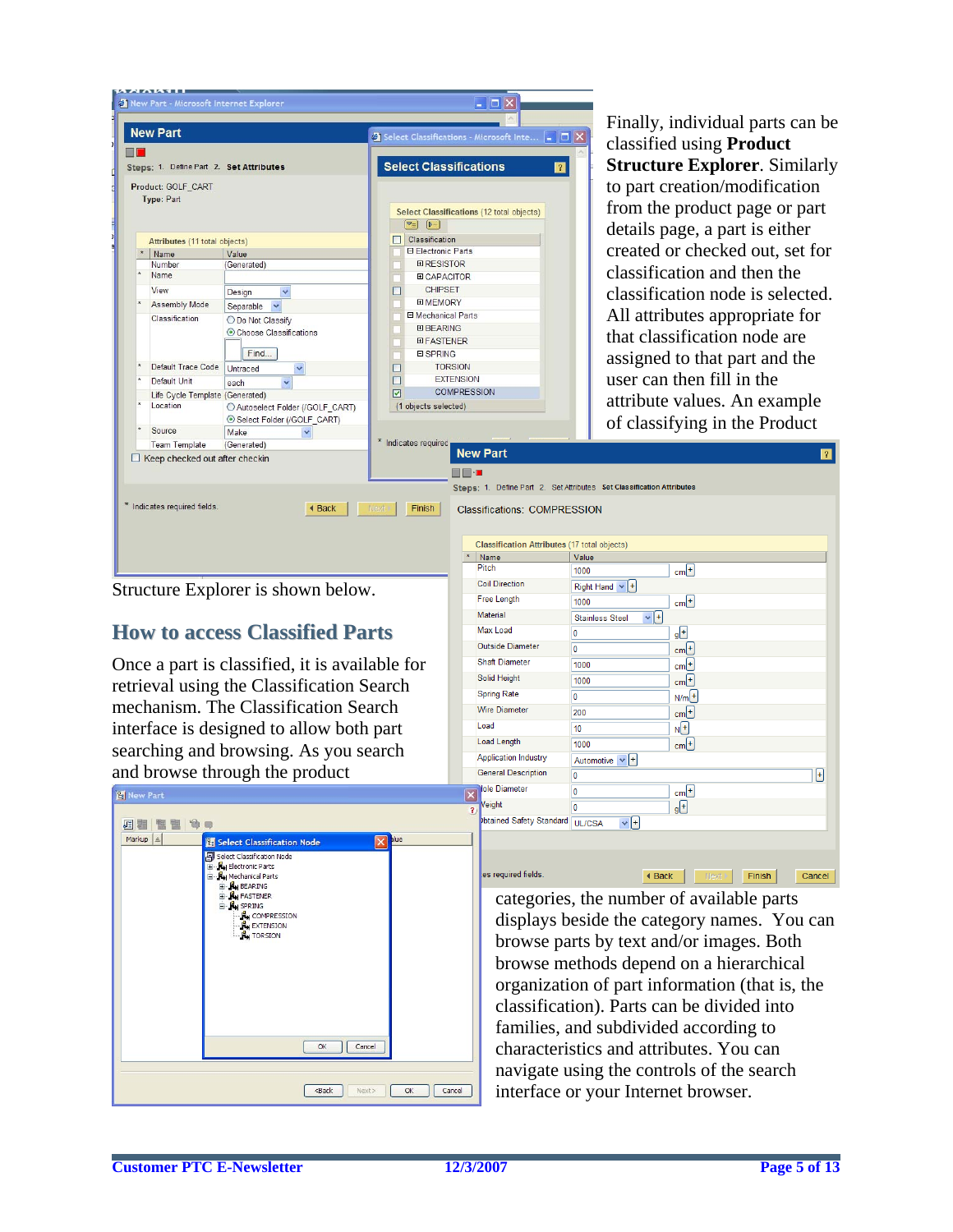|          |                                | Windchill                                                                                                   |                                      |                              |                         |              |                              | Event Manager   Clipboard   Help   E-mail Page   Hot Links   Copy Page<br>Recently Accessed v   Search: |         |                  |             |
|----------|--------------------------------|-------------------------------------------------------------------------------------------------------------|--------------------------------------|------------------------------|-------------------------|--------------|------------------------------|---------------------------------------------------------------------------------------------------------|---------|------------------|-------------|
| Home     | Program                        | Product                                                                                                     | Project                              | Change                       | Library                 | Organization | <b>Site</b><br>Supplier      |                                                                                                         |         |                  | ×.          |
| Overview |                                | Assignments Updates                                                                                         |                                      |                              |                         |              |                              | Checked-Out Work   Workspaces   Meetings   Notebook   Subscriptions                                     | Reports | <b>Utilities</b> |             |
| Search   |                                | <b>Advanced Search  </b>                                                                                    |                                      | <b>Classification Search</b> | $\overline{\mathbf{s}}$ |              |                              |                                                                                                         |         |                  |             |
| Start    |                                |                                                                                                             |                                      |                              |                         |              |                              |                                                                                                         |         |                  | $\boxed{?}$ |
|          | <b>Classification: Keyword</b> | To find item using keywords, type keyword and click the Search button.                                      |                                      |                              |                         |              |                              |                                                                                                         |         |                  |             |
|          |                                | Search by Number or Keyword                                                                                 |                                      |                              |                         | Search       |                              |                                                                                                         |         |                  |             |
|          |                                | Search For: Part, Customize                                                                                 |                                      |                              |                         |              |                              |                                                                                                         |         |                  |             |
|          |                                | To browse for item, either click Search button to view criteria or click on image to browse classification. |                                      |                              |                         |              |                              |                                                                                                         |         |                  |             |
|          | <b>Classification: Browse</b>  |                                                                                                             | $\overline{C}$<br><b>Hide Images</b> |                              |                         |              |                              |                                                                                                         |         |                  |             |
| Part     |                                |                                                                                                             |                                      |                              |                         |              |                              |                                                                                                         |         |                  |             |
|          |                                |                                                                                                             |                                      |                              |                         |              |                              |                                                                                                         |         |                  | Search      |
|          |                                |                                                                                                             |                                      |                              |                         |              |                              |                                                                                                         |         |                  |             |
|          | <b>Electronic Parts (104)</b>  | CAPACITOR, RESISTOR, CHIPSET, MEMORY                                                                        |                                      |                              |                         |              | <b>Mechanical Parts (86)</b> | FASTENER, SPRING, BEARING                                                                               |         |                  |             |
|          |                                |                                                                                                             |                                      |                              |                         |              |                              |                                                                                                         |         |                  |             |
|          |                                |                                                                                                             | Powered by Windchill <sup>®</sup>    |                              |                         |              |                              | About Windchill Copyright @ 2007 Parametric Technology Corporation. All Rights Reserved.                |         |                  |             |

At anytime while browsing, click a link in the navigation (shown below) to move back in the classification hierarchy. This hierarchy will match the structure we reviewed earlier – with one exception. If there are no parts classified at a particular node in the structure, that node (and its lower branches) will not

appear in the Classification Browse, hence saving unnessary searches down dead end branches.

### **Part > Mechanical Parts > SPRING**

You can specify attribute values to construct a parametric search. Only parts matching the search criteria you specified are returned. The returned data includes values for every attribute that has a

value assigned to it. Dynamic data ranges are included that hints at what the limit of attribute values are for a particular parameter. It is valuable having this range available as this indicates a search outside those values will return zero results. Additionally, multiple measurement systems and units of measure can be switched – the data ranges will adjust accordingly.

Schematic diagrams are sometimes useful in determining search criteria for a product. If a schematic image is available for a product or product family, [View Schematic](http://icenterv01.ptc.com/Windchill/wt/helpfiles/help_en/online/ptl/wcclass_Schematics.html)  $\mathbb{Z}$  displays below the navigation list of the current search.

| Windchill                                                                                                  |                                                                       |                      |      |          | Event Manager   Clipboard   Help   E-mail Page   Hot Links   Copy Page<br>Recently Accessed =   Search: |                      |
|------------------------------------------------------------------------------------------------------------|-----------------------------------------------------------------------|----------------------|------|----------|---------------------------------------------------------------------------------------------------------|----------------------|
| Product<br>Home <sup></sup><br>Program                                                                     | Project Change                                                        | Library Organization | Site | Supplier |                                                                                                         |                      |
| Dverview Assignments Updates Checked-Out-Work Workspaces Meetings Notebook Subscriptions Reports Utilities |                                                                       |                      |      |          |                                                                                                         |                      |
| Search   Advanced Search   Classification Search   <a></a>                                                 |                                                                       |                      |      |          |                                                                                                         |                      |
| Start > Browse > Refine Search                                                                             |                                                                       |                      |      |          |                                                                                                         |                      |
| <b>Exact Matches: 86</b> View All                                                                          |                                                                       |                      |      |          |                                                                                                         |                      |
|                                                                                                            | Narrow your results by entering attribute values below                |                      |      |          |                                                                                                         |                      |
| <b>Refine Search: SPRING</b>                                                                               |                                                                       |                      |      |          |                                                                                                         |                      |
|                                                                                                            | <b>Classification:</b> $-$ no other matched classes $ \vee$ <b>Go</b> |                      |      |          | Sourcing Context: Measurement System: SI                                                                | $\vee$ $\boxed{G_0}$ |
| 851                                                                                                        |                                                                       |                      |      |          |                                                                                                         |                      |
| View Schematic                                                                                             |                                                                       |                      |      |          |                                                                                                         | Search               |
| <b>Attribute</b>                                                                                           | <b>Operators</b>                                                      | Value                |      |          | Range                                                                                                   | Unit                 |
| <b>Sourcing Status</b>                                                                                     |                                                                       |                      |      |          |                                                                                                         |                      |
| <b>Coil Direction</b>                                                                                      | $\checkmark$                                                          |                      |      |          |                                                                                                         |                      |
| Outside Diameter                                                                                           | $\checkmark$<br>٠                                                     |                      |      |          | $(0.9525 - 1.905)$                                                                                      | cm                   |
| Wire Diameter                                                                                              | $\checkmark$<br>٠                                                     |                      |      |          | $(0.1778 - 0.4064)$                                                                                     | cm                   |
| Solid Height                                                                                               | $\checkmark$<br>٠                                                     |                      |      |          | $(0.6858 - 11.3538)$                                                                                    | cm                   |
| <b>Free Length</b>                                                                                         | $\checkmark$<br>٠                                                     |                      |      |          | $(2.64 - 30.48)$                                                                                        | cm                   |
| Material                                                                                                   |                                                                       | $\checkmark$         |      |          |                                                                                                         |                      |
| <b>Load Length</b>                                                                                         | $\checkmark$<br>٠                                                     |                      |      |          | $(0.4318 - 5.1816)$                                                                                     | cm                   |
| Load                                                                                                       | $\checkmark$<br>٠                                                     |                      |      |          | (133.44665.<br>1203.2949)                                                                               | N                    |
| <b>Hole Diameter</b>                                                                                       | $\sim$<br>×                                                           | ö                    |      |          | (9)                                                                                                     | cm                   |
| <b>Shaft Diameter</b>                                                                                      | ٠<br>$\checkmark$                                                     |                      |      |          | $(0.47626 - 0.9525)$                                                                                    | cm                   |
| Weight                                                                                                     | $\forall$<br>×                                                        | ö                    |      |          | (0)                                                                                                     | kg Y                 |
| Pitch                                                                                                      | $\vee$<br>٠                                                           | 1000.0               |      |          | (1000.0)                                                                                                | cm                   |
| <b>Obtained Safety Standard</b>                                                                            | ×                                                                     |                      |      |          |                                                                                                         |                      |
| <b>Application Industry</b>                                                                                | $\mathbf{v}$                                                          |                      |      |          |                                                                                                         |                      |
| View                                                                                                       |                                                                       |                      |      |          |                                                                                                         |                      |

Selecting the **View All** button will display a table containing all the parts that match the criteria of the parametric search or the end of a classification browse.

From this list, you can further refine your search by selecting the Find Similar Parts icon  $\mathbb{E}$ . This gives you the ability to define an "envelope" upon which to search for parts that meet and absolute or relative range of some or all parameters.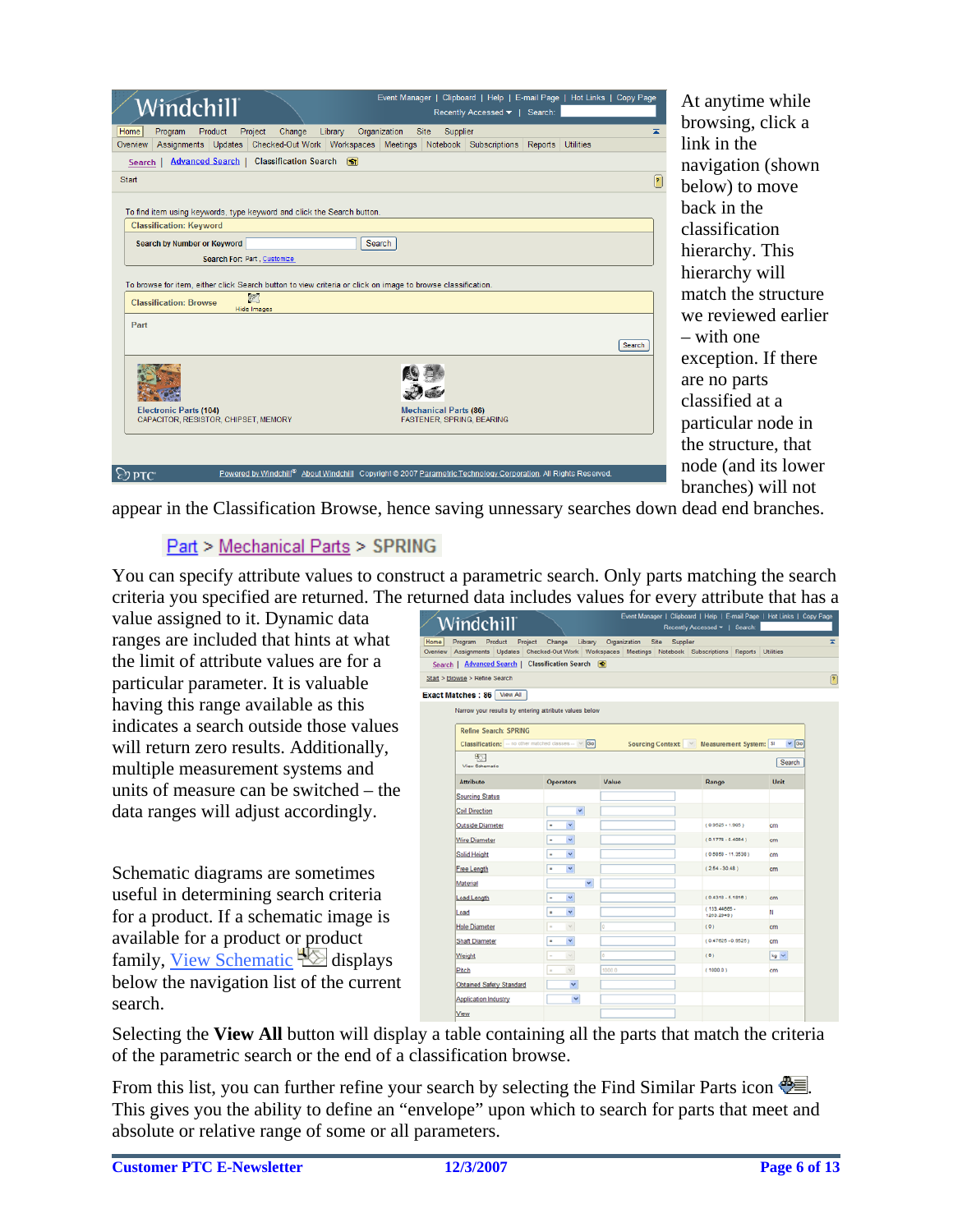While only Windchill Parts can be classified, if this searching is done within the browser of Pro/ENGINEER, you can use the related CAD Documents in your Pro/ENGINEER design, thereby taking advantage of design reuse immediately.

Windchill Parts Classification and Reuse is a vital integral module of Windchill that will help you reduce component costs, reduce time to market and decrease overall design times.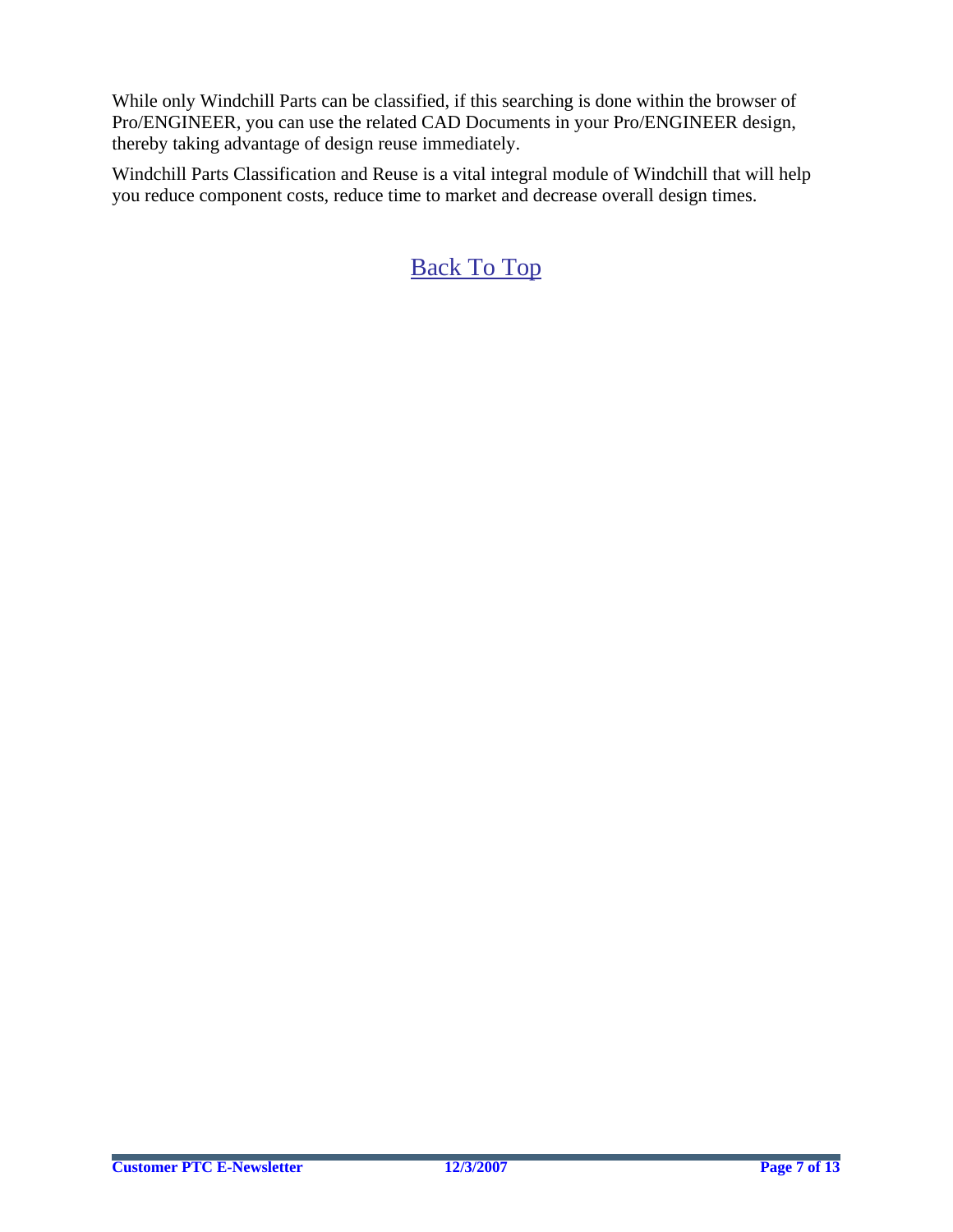## **Tips of the Month**

## <span id="page-7-0"></span>**Motion Skeleton Example Using 4-bar Mechanisms**

[Click Here To View](http://members.shaw.ca/jpeng/newsletter/PTC_Technical_Specialists_E-Newsletter_12-01-2007_desktop.pdf)

[Back To Top](#page-0-0)

## **Tips of the Month**

### **Edit Structure (now with less java!)**

### With Revision 9, Windchill introduces a **NEW FEATURE** called **Edit Structure**. **Edit**

**Structure** allows you to modify a single level of an existing product structure by adding and removing objects, and also editing the attributes associated with existing objects – all without needing to initiate **Product Structure Explorer**. **Edit Structure** is a lightweight webpage as opposed to the java applet of the more robustly featured **PSE**. Its ease-of-use will make product structure modifications much easier and accessible to more roles within your organization.

|        | Windchill                                                                                                                                                                                                                                                            |         |                               |                              |                           |                                                  |                                                          |                                         |                                       |                                |                                        | Event Manager   Clipboard   Help   E-mail Page   Hot Links   Copy Page<br>Recently Accessed v   Search: |                                             |                       |                                                                               |
|--------|----------------------------------------------------------------------------------------------------------------------------------------------------------------------------------------------------------------------------------------------------------------------|---------|-------------------------------|------------------------------|---------------------------|--------------------------------------------------|----------------------------------------------------------|-----------------------------------------|---------------------------------------|--------------------------------|----------------------------------------|---------------------------------------------------------------------------------------------------------|---------------------------------------------|-----------------------|-------------------------------------------------------------------------------|
| Home   | Program                                                                                                                                                                                                                                                              | Product | Project                       | Change                       | Library                   | Organization                                     | Supplier                                                 |                                         |                                       |                                |                                        |                                                                                                         |                                             |                       | ᆂ                                                                             |
|        | Products $\blacktriangledown$ Details                                                                                                                                                                                                                                | Folders | Structure                     | Network                      |                           |                                                  | Team   Assignments   Change Monitor                      | Discussions Templates Reports Utilities |                                       |                                |                                        |                                                                                                         |                                             |                       |                                                                               |
|        | Product: 844J 4WD Loader > Folder: Front Axle                                                                                                                                                                                                                        |         |                               |                              |                           |                                                  |                                                          |                                         |                                       |                                |                                        |                                                                                                         |                                             |                       |                                                                               |
| Í      | - 19<br>Actions -<br><b>Po</b> Open in ProductView<br><b>P:</b> Open in Product Structure Explorer<br>Open in Manufacturing Product Structure Explorer<br>PL Check In<br><b>HL</b> Check Out<br>Check Out and Edit<br>Undo Checkout<br>Edit<br><b>Edit Structure</b> |         | Part - AT309421, A.6 (Design) |                              |                           | $\overline{\mathbf{M}}$<br><b>Working Copy)</b>  |                                                          |                                         |                                       |                                |                                        |                                                                                                         |                                             | <b>State: In Work</b> | 2                                                                             |
|        | <b>Le<sub>m</sub></b> Copy<br><b>B</b> Move                                                                                                                                                                                                                          |         |                               |                              |                           |                                                  |                                                          |                                         |                                       |                                | 鸜                                      | 昌                                                                                                       | Ò                                           |                       |                                                                               |
|        | <sup>9</sup> Information Compare                                                                                                                                                                                                                                     |         |                               |                              |                           |                                                  |                                                          |                                         |                                       |                                |                                        |                                                                                                         |                                             |                       |                                                                               |
|        | <b>PLA</b> Add to Project                                                                                                                                                                                                                                            |         |                               |                              | tory $\blacktriangledown$ |                                                  | Collaboration -                                          |                                         |                                       |                                |                                        |                                                                                                         |                                             |                       | $\overline{\mathbf{z}}$                                                       |
|        | X Delete<br><b>Delete Non-latest Iterations</b><br>Che Export<br>Add to Baseline<br>Cur * Add to My Notebook<br><b>Associate Distribution Targets</b><br>ज <sup>→</sup> Manage Security<br>图 Subscribe<br>View ERP Part Details                                      |         |                               |                              |                           | cing Context: Default<br>የ⊞<br>钽<br>Show<br>Hide | ie, Applied to Top=False, Use Default=False<br>땽<br>Show | v<br>23<br>Y<br>Show<br>Hide            | 휨<br>Hide                             | l5<br>Update                   | <b>Related Reports:</b><br>ħ<br>Add to | - Pick a Report -<br>镥<br>Show                                                                          | <b>Current View: Default</b><br>絁<br>Visual | 泊<br>New              | $\checkmark$<br>$\checkmark$<br>$\left  \cdot \right $<br>$\sqrt{1}$<br>Reset |
|        | Copy Project Frontote Move                                                                                                                                                                                                                                           |         | One                           | All                          |                           | <b>Documents</b><br><b>Documents</b>             | Replacements Replacements                                | <b>Distribution</b><br><b>Targets</b>   | <b>Distribution</b><br><b>Targets</b> | <b>Distribution</b><br>Targets | <b>Baseline</b>                        | Occurrences                                                                                             | Navigation                                  | Representation        |                                                                               |
| $\Box$ | Number                                                                                                                                                                                                                                                               |         |                               | <b>Actions</b>               |                           |                                                  | Version                                                  | Name                                    |                                       |                                |                                        | <b>Sourcing Status</b>                                                                                  | <b>State</b>                                |                       | Quantity                                                                      |
| П      | <sup>32</sup> AT309421                                                                                                                                                                                                                                               |         | $\times$                      | Actions $\blacktriangledown$ | $\overline{\mathbf{v}}$   |                                                  | A.6 (Design)                                             | <b>FRONT AXLE</b>                       |                                       |                                |                                        |                                                                                                         | In Work                                     |                       |                                                                               |
| П      | <sup>19</sup> 19M7865                                                                                                                                                                                                                                                |         | ① K                           | Actions $\blacktriangledown$ |                           |                                                  | A.3 (Design)                                             | <b>SCREW</b>                            |                                       |                                |                                        | <b>△No AML</b>                                                                                          | Design                                      |                       | 1 each                                                                        |
| □      | <b>W T78974</b>                                                                                                                                                                                                                                                      |         | $\n  0\n$                     | Actions $\blacktriangledown$ |                           |                                                  | A.3 (Design)                                             | <b>CLAMP</b>                            |                                       |                                |                                        | ANo AML                                                                                                 | In Work                                     | 2 each                |                                                                               |
| □      | <b>ED AT320320</b>                                                                                                                                                                                                                                                   |         | $\odot$ $\blacksquare$        | Actions $\blacktriangledown$ |                           |                                                  | A.3 (Design)                                             | <b>DRAIN PLUG</b>                       |                                       |                                |                                        |                                                                                                         | In Work                                     | 1 each                |                                                                               |
| ▣      | ← @ AT304582                                                                                                                                                                                                                                                         |         | GB                            | Actions $\blacktriangledown$ |                           |                                                  | A.2 (Design)                                             | <b>FRONT AXLE</b>                       |                                       |                                |                                        |                                                                                                         | In Work                                     |                       | 1 each                                                                        |
| □      | <b>F @ RE62981</b>                                                                                                                                                                                                                                                   |         | 0                             | Actions $\blacktriangledown$ |                           |                                                  | A.2 (Design)                                             | PRESSURE RELIEF VALVE                   |                                       |                                |                                        |                                                                                                         | In Work                                     |                       |                                                                               |
|        |                                                                                                                                                                                                                                                                      |         |                               |                              |                           |                                                  |                                                          |                                         |                                       |                                |                                        |                                                                                                         |                                             |                       | 1 each                                                                        |
| П      | @ 15H84                                                                                                                                                                                                                                                              |         | $\times$                      | Actions $\blacktriangledown$ |                           |                                                  | A.1 (Design)                                             | <b>COUPLING</b>                         |                                       |                                |                                        |                                                                                                         | Design                                      | 1 each                |                                                                               |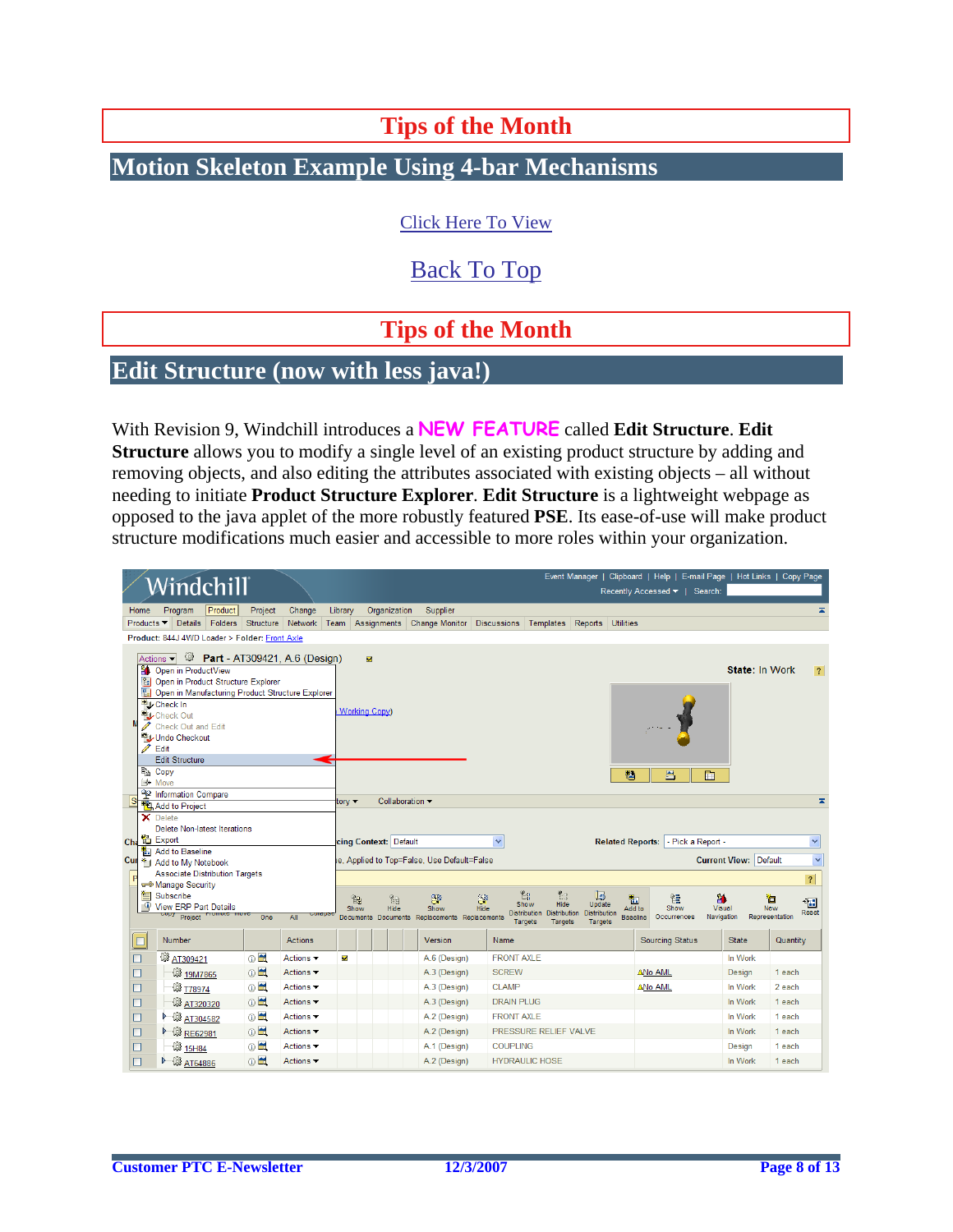To access **Edit Structure**, pick the command from the **Actions** menu which can be selected in numerous ways. Here, we are selecting it from the Part Details page. Once **Edit Structure** is selected, the **Edit Structure** wizard will start and check out the part for you if is not already checked out.

|        | <b>Edit Structure</b>                            |                               |                                       |         |                                                                                                                                                                                                     |                    |          |              |                    |                   |                         |                      |                |
|--------|--------------------------------------------------|-------------------------------|---------------------------------------|---------|-----------------------------------------------------------------------------------------------------------------------------------------------------------------------------------------------------|--------------------|----------|--------------|--------------------|-------------------|-------------------------|----------------------|----------------|
|        | A 'AT309421, A.6 (Design)' has been checked out. |                               |                                       |         |                                                                                                                                                                                                     |                    |          |              |                    |                   |                         |                      |                |
|        |                                                  | before the search will begin. |                                       |         | To add a child part to the list, enter a number and hit the Search button or <tab> or <enter> keys, or use the actions in the toolbar. A minimum number of characters must be entered</enter></tab> |                    |          |              |                    |                   |                         |                      |                |
|        |                                                  |                               |                                       |         |                                                                                                                                                                                                     |                    |          |              |                    |                   |                         |                      |                |
|        |                                                  |                               | Edit Part Structure (7 total objects) |         |                                                                                                                                                                                                     |                    |          |              |                    |                   |                         |                      | $\overline{?}$ |
|        | $\blacksquare$                                   | $\blacksquare$<br>G           | <b>e</b> ♦ ۞ * \$ Search by Number:   |         |                                                                                                                                                                                                     |                    |          | Search       |                    |                   |                         |                      |                |
|        |                                                  | <b>Number</b>                 | Organization                          | Actions | Name                                                                                                                                                                                                | <b>Find Number</b> | Quantity | <b>Units</b> | <b>Line Number</b> | <b>Trace Code</b> |                         | Reference Designator |                |
|        |                                                  |                               | <b>SA AT304582 CONSTRUCTION 1</b>     |         | <b>FRONT AXLE</b>                                                                                                                                                                                   |                    | 1.0      | each         | $\checkmark$<br>13 | Untraced          | $\checkmark$            |                      |                |
|        |                                                  | <b>3</b> 15H84                | <b>CONSTRUCTION (i)</b>               |         | <b>COUPLING</b>                                                                                                                                                                                     |                    | 1.0      | each         | $\checkmark$       | Untraced          | v                       |                      |                |
|        |                                                  | <b>3 T78974</b>               | CONSTRUCTION <b>O</b>                 |         | <b>CLAMP</b>                                                                                                                                                                                        |                    | 2.0      | each         | $\checkmark$<br>17 | Untraced          | $\overline{\mathbf{v}}$ |                      |                |
|        |                                                  |                               | G AT64886 CONSTRUCTION 1              |         | <b>HYDRAULIC HOSE</b>                                                                                                                                                                               |                    | 1.0      | each         | $\checkmark$<br>15 | Untraced          | $\checkmark$            |                      |                |
| $\Box$ |                                                  |                               | 3 RE62981 CONSTRUCTION ①              |         | PRESSURE RELIEF VALVE                                                                                                                                                                               |                    | 1.0      | each         | $\checkmark$<br>6  | Untraced          | v                       |                      |                |
|        |                                                  |                               | SA AT320320 CONSTRUCTION 1            |         | <b>DRAIN PLUG</b>                                                                                                                                                                                   |                    | 1.0      | each         | v<br>4             | <b>Untraced</b>   | v                       |                      |                |
|        |                                                  |                               | 3 19M7865 CONSTRUCTION 3              |         | <b>SCREW</b>                                                                                                                                                                                        |                    | 1.0      | each         | $\vee$ 2           | Untraced          | $\overline{\mathbf{v}}$ |                      |                |
|        |                                                  |                               |                                       |         |                                                                                                                                                                                                     |                    |          |              |                    |                   |                         |                      |                |
|        |                                                  |                               |                                       |         |                                                                                                                                                                                                     |                    |          |              |                    |                   |                         |                      |                |
|        |                                                  |                               |                                       |         |                                                                                                                                                                                                     |                    |          |              |                    |                   |                         |                      |                |
|        | Indicates required fields.<br>Cancel<br>Apply    |                               |                                       |         |                                                                                                                                                                                                     |                    |          |              |                    |                   |                         |                      |                |
|        |                                                  |                               |                                       |         |                                                                                                                                                                                                     |                    |          |              |                    |                   |                         |                      |                |

The toolbar provides different options for modifying the product structure:

| Icon | <b>Description</b>                                                                                                                                                                     |
|------|----------------------------------------------------------------------------------------------------------------------------------------------------------------------------------------|
|      | Remove selected parts from the product structure.                                                                                                                                      |
| ÷    | Add a part that has already been created into the<br>product structure.                                                                                                                |
| 喧    | Paste the most recently copied object into the<br>product structure.                                                                                                                   |
| Ê.   | Paste selected parts into the product structure. This<br>option allows which of all copied objects you would<br>like to add. You can add one or more copied objects<br>into the table. |
| ₩    | Create a new part and add it to the structure.                                                                                                                                         |
| 楼    | Create multiple parts and add them to the structure.                                                                                                                                   |

Entering a Part Number in the search area (wildcards are accepted) allows you to quickly find parts within Windchill which can be added to your product structure. Selecting the **Add Part** icon  $\mathbf{H}$ , will bring up a search wizard whereby you can locate parts of interest by searching on Part Name and Part Number. The **Create Part** and **Create Multiple Parts** will initiate wizards where you will create part(s) entirely [new](javascript:popupAction() to the database. [Par](javascript:popupAction()t Name, Part Number, View, Assembly Mode, Classify/Do Not Classify and other attributes will need to be specified for all parts created.

In summary, the new **Edit Structure feature** of Windchill PDMLink is a great, lightweight tool that allows quick, easy, one-level edits of your product structure.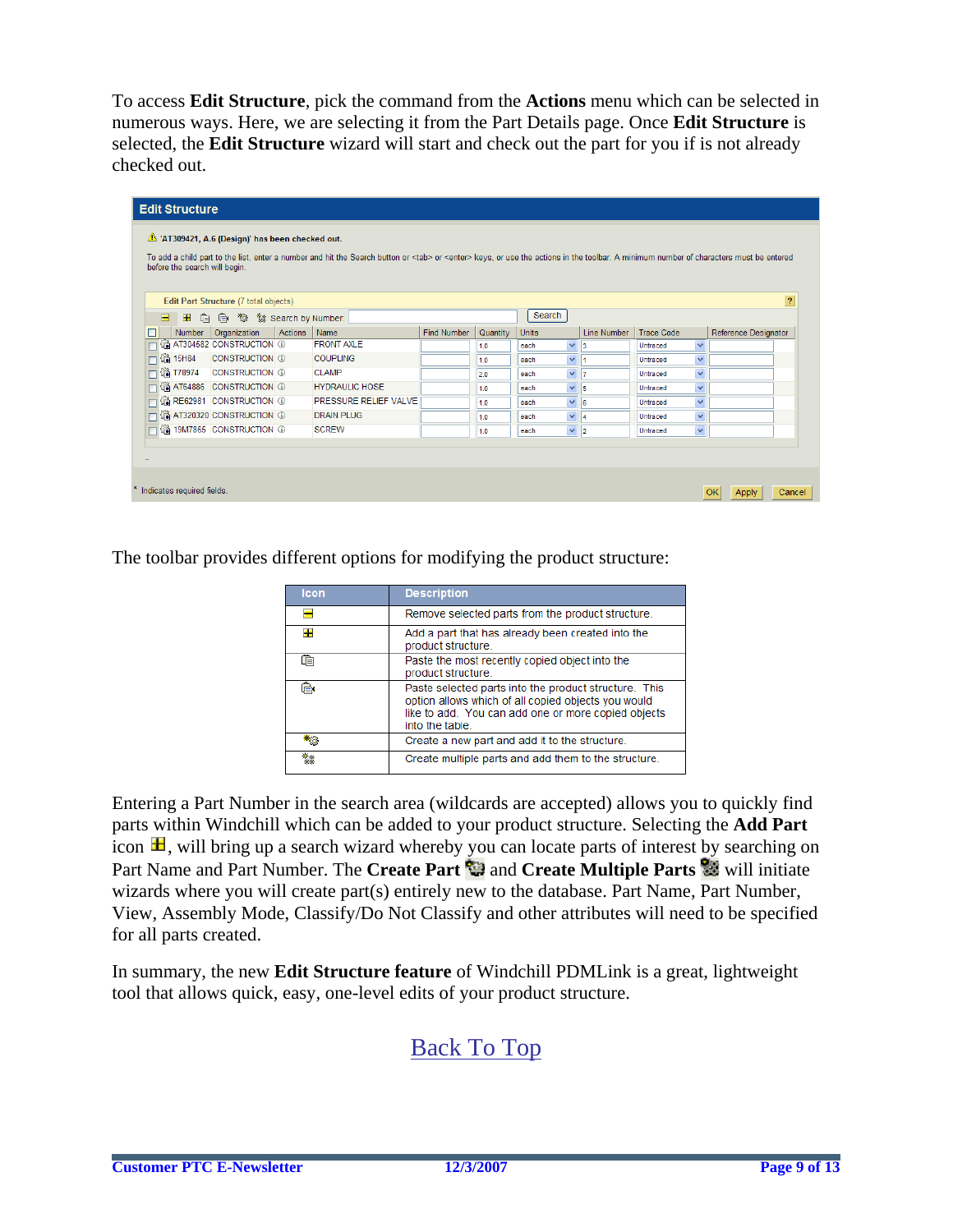### **Announcements**

### <span id="page-9-0"></span>Educational Resource Library

Learn things you always wanted to do - but didn't know you could.

This one stop educational resource library will help you learn more about PTC Solutions and provide you with technical materials developed by the product experts to help you become more productive.

Get tutorials, how-to videos and expert advice for:

- **Pro/ENGINEER** 
	- **EXECONCEPT** Conceptual and Industrial Design
	- **•** Detailed Design
	- **Simulation/Analysis**
	- Production
	- Design Collaboration
- Windchill PDMLink
- Windchill ProjectLink
- Pro/INTRALINK
- PTC Online Tools

Check out the [Educational Resource Library](http://www.ptc.com/community/proewf/newtools/tutorials.htm) today.

#### PTC Tips & Techniques Newsletter Archives

Miss an issue! Can't find that awesome technique you read about? Fear not, you can click on the link below and go through our Customer PTC E-Newsletter archives.

#### [Click Here To Access](http://www.ptc.com/carezone/archive/index.htm)

It's better than finding the Covenant of the Ark!

#### PTC Tips & Techniques Webcasts: Work Smarter. Not Harder.

Click below to see regularly scheduled Tips & Techniques technical Webcasts that are designed to provide you with the most popular time-saving tricks that Pro/ENGINEER users of all skill levels will find useful. Get more out of your maintenance dollars!

[Tips & Techniques: Work Smarter Not Harder!](http://www.ptc.com/appserver/it/icm/cda/template_lib/events/series.jsp?&im_dbkey=11442&icg_dbkey=141)

#### **E-PROFILES IS HERE!!**

We have been eagerly anticipating the debut of the new electronic version of Profiles Magazine and now it is here! This new web site will supplement the print edition of the magazine and will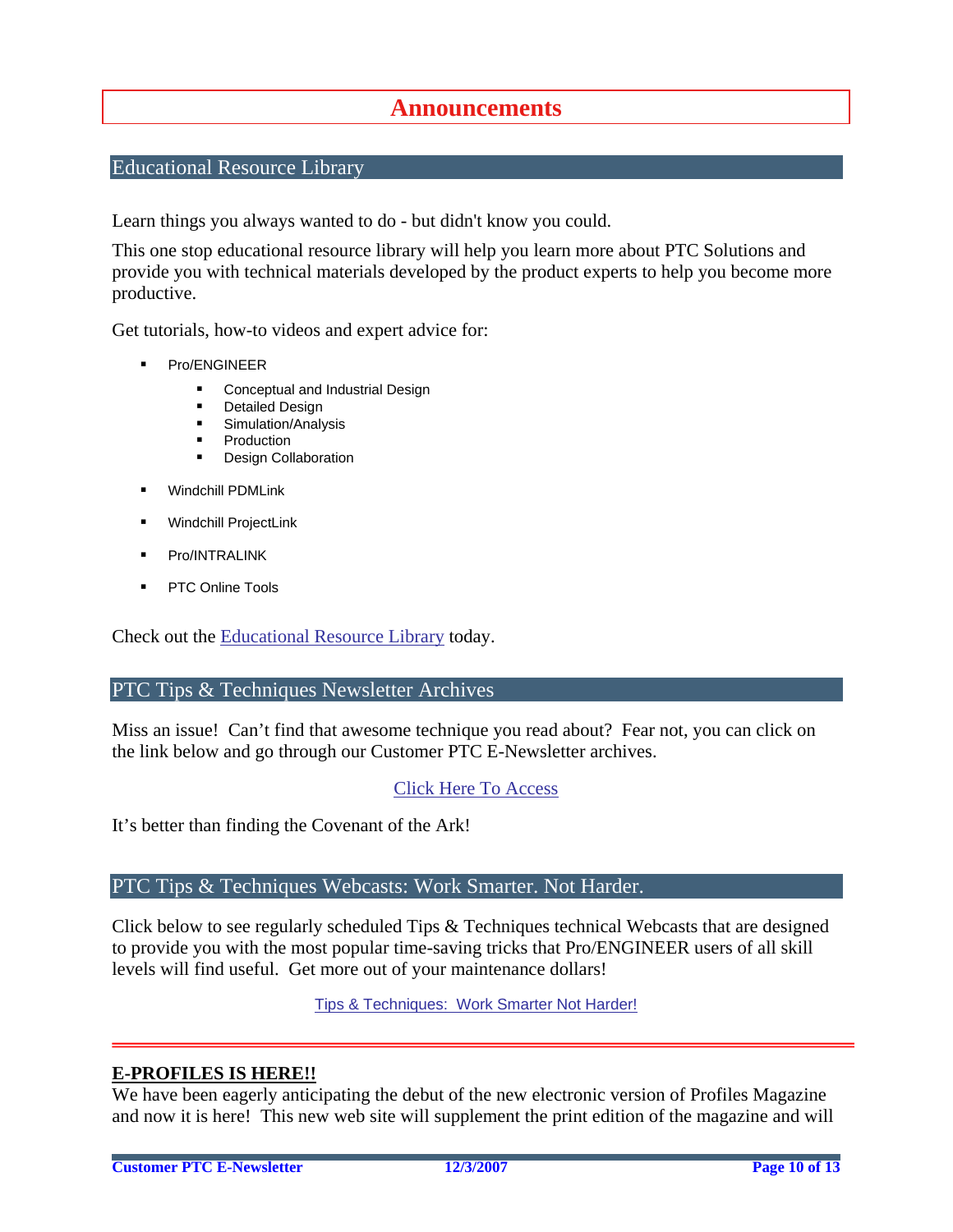provide new useful features not feasible with paper media. e-Profiles will provide you with 24x7, worldwide access to key information previously available exclusively in the print version. "Tips & Tricks," a popular feature pioneered by Pro/USER, has also moved to the web and will be expanded as the site matures.

Please take a few minutes to check out this new web site. We don't think you will be disappointed.

<http://profilesmagazine.com/>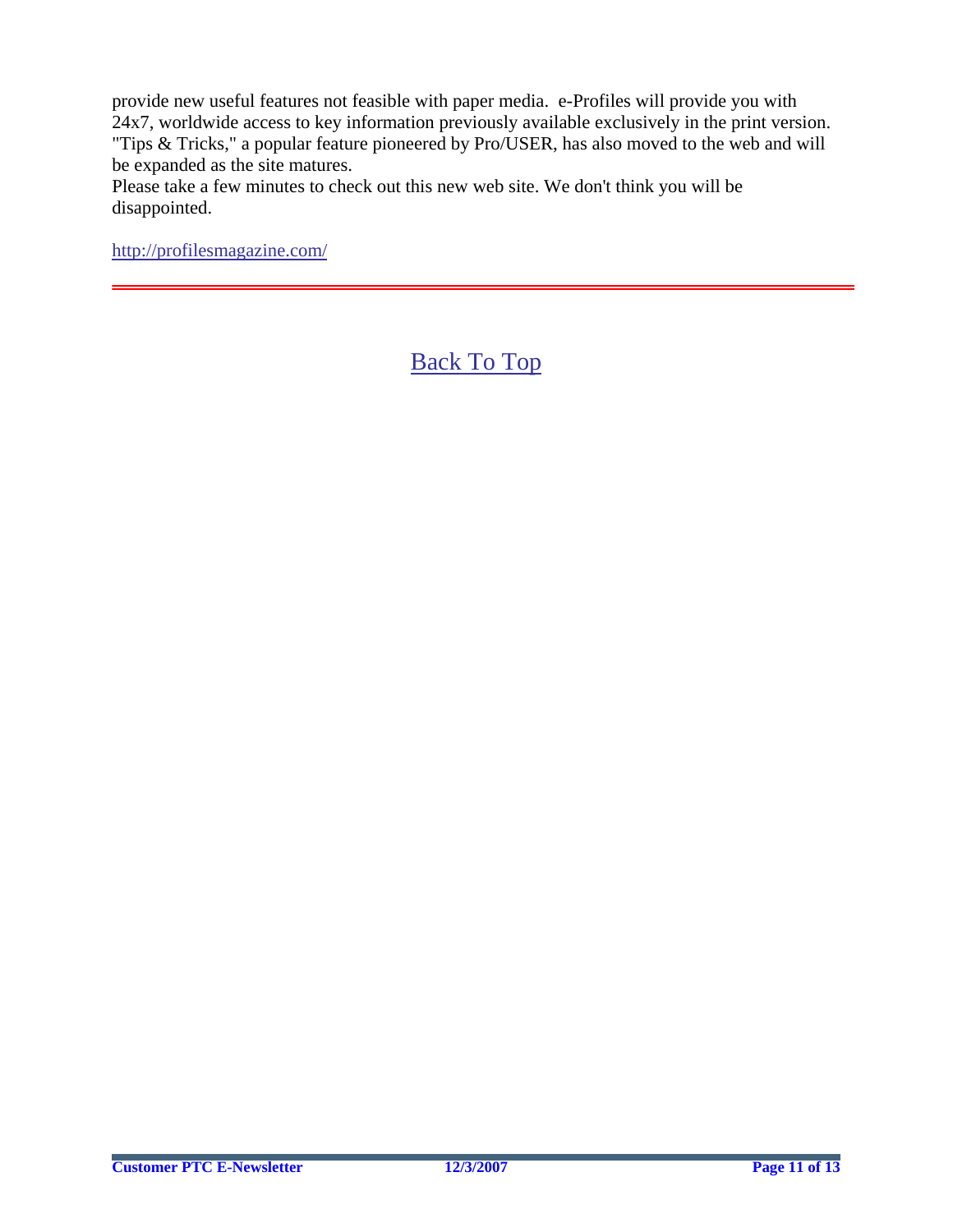# **Upcoming Events & Training Class Schedules**

<span id="page-11-0"></span>

| Upcoming, 2007      | Your local Pro/Engineer User Groups<br>http://www.ptcuser.org/rugs/   |
|---------------------|-----------------------------------------------------------------------|
| June $1 - 4$ , 2008 | Long Beach, CA USA<br>PTC/USER World Event<br>http://www.ptcuser.org/ |

#### Events

Our seminars and conferences seek to provide you with relevant information regarding product development trends in your industry as well as innovative software learning experiences. Think of them as a constructive day off where you can share experiences and swap ideas with your peers.

If you can't manage to get away, we'll bring it to you. Check back often for regularly scheduled live webcast events.

### [You're Invited to Attend…](http://www.ptc.com/company/news/events/index.htm)

Please visit the [PTC Education Services](http://www.ptc.com/services/edserv/) website for the latest training information including course descriptions, schedules, locations, and pricing.

• Attend a course at any PTC Center and receive a free copy of Pro/ENGINEER Wildfire Student Edition!

<http://www.ptc.com/services/edserv/index.htm>

#### Live Instructor-Lead Virtual PTC Training Courses

Virtual Classrooms provide interactive learning with a trained PTC instructor in convenient and manageable sessions that last approximately 4 hours over a series of days. It's easy to join a class right from your desk using a phone or voice-over IP technology.

Sessions are performed just like a traditional ILT (including interactive exercises where you and the instructor can work on lab exercises together) and feature some of our most popular ILT courses. These sessions cover the exact same material as the traditional ILT in-center courses. Also look for some of our most frequently requested mini-topics delivered in the same format that are only an hour - two hours in duration.

If you have any questions about these sessions or would like to see getting other courses, not on this list, on the schedule please feel free to contact me for more details. They are a great way to bring training to you without you having to worry about location or being out from work for long stretches.